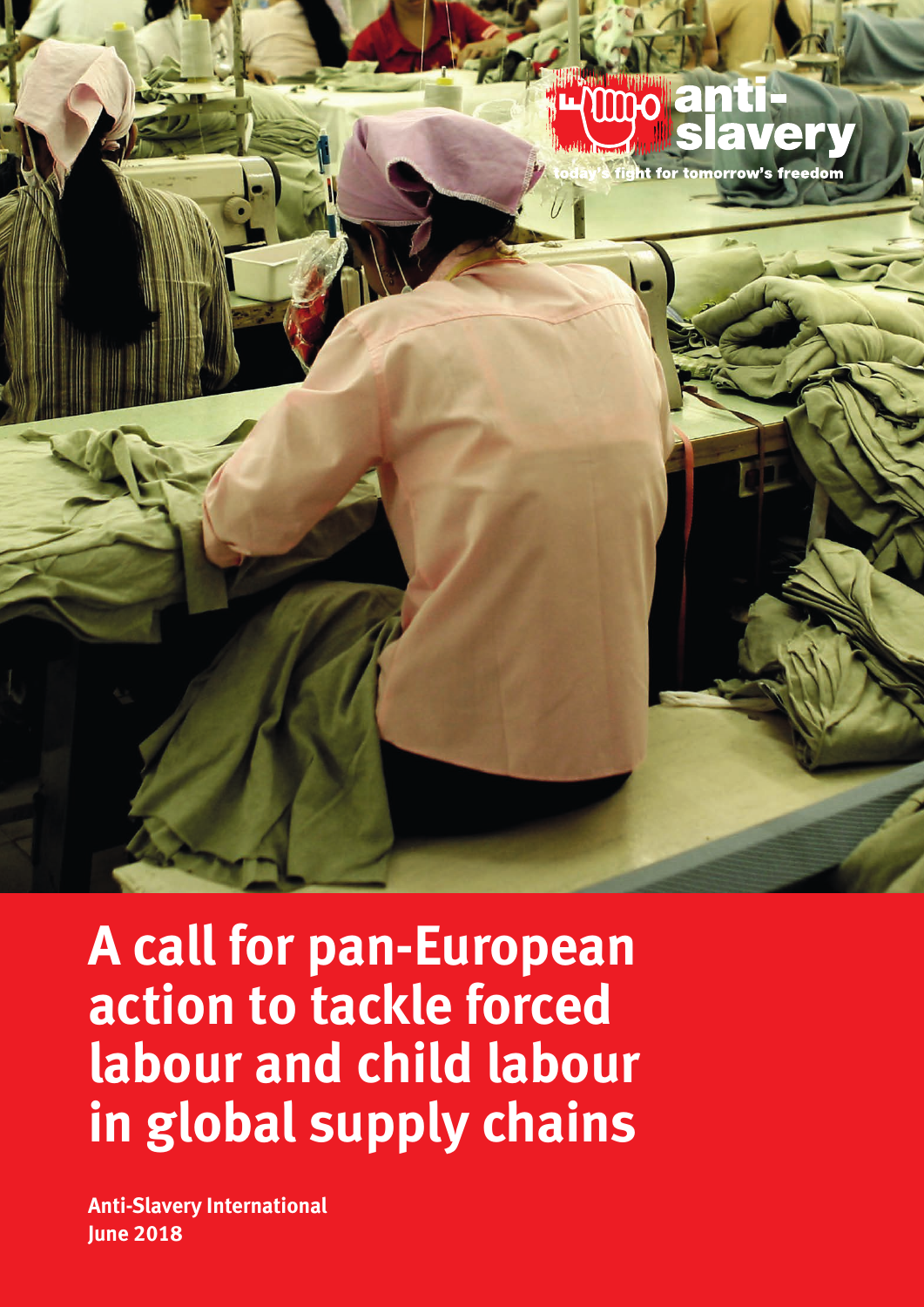# Summary

The complex nature of global supply chains brings an increased risk of human rights violations, with forced and child labour being amongst the most serious. While some European Union (EU) member states, such as France, the Netherlands and the UK, have introduced or are considering introducing regulation on business and human rights, a systematic, pan-European approach to tackling forced and child labour **in global supply chains that would have large scale impact appears absent from EU policy.** 

On 12th September 2017, Members of the European Parliament (MEPs) voted in favour of a resolution 'on the impact of trade and EU policies on global value chains,' calling on the European Commission to consider proposals for corporate due diligence for companies operating both within and outside the EU. Furthermore, on 13th March 2018, MEPs voted in favour of a resolution calling on the European Commission and EU Council to support binding and enforceable measures in EU trade agreements and trade policy to promote and protect women's rights. These resolutions followed the Green Card initiative, launched by eight EU national parliaments calling for legislative action.

Moving forward, the European Commission should heed EU Parliamentarians' calls and move to introduce new legislation to establish a coherent European response to forced labour and child labour in international supply chains that sets out clearly the human rights due diligence responsibilities of businesses. The EU, as the world's largest trading bloc, needs to show the needed leadership to marshal the learning of businesses and their resources to identify the causes of serious human rights violations and how these may be resolved.



### **Cotton: from the farmer to the consumer**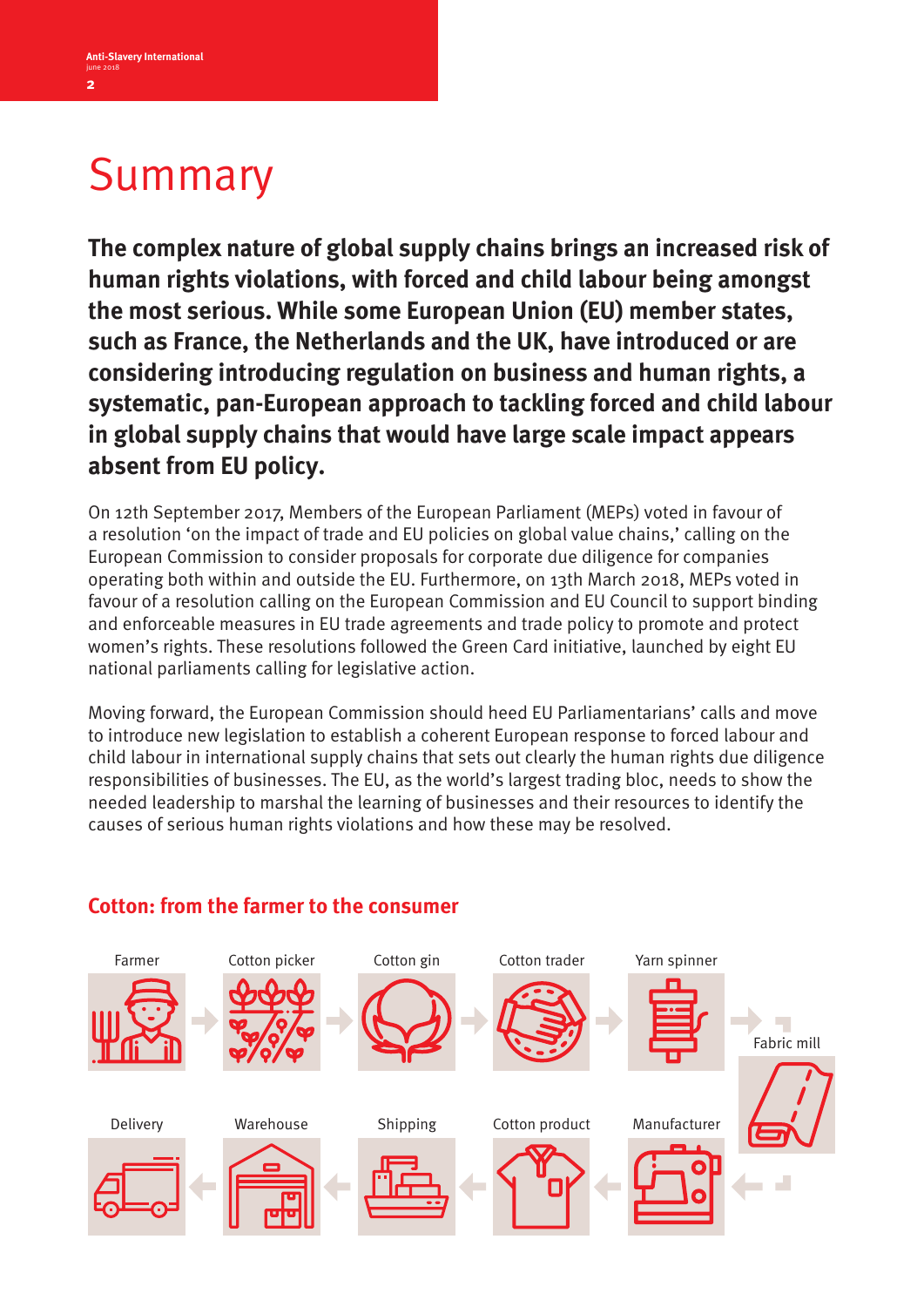## Introduction

In 2017 the International Labour Organization (ILO) estimated that 25 million people are in forced labour across the world, over 60% of them exploited in the private sector, likely linked to the supply chains of international businesses providing goods to the markets of the Northern hemisphere, including the EU. Forced labour is the most common element of modern slavery – which affects over 40 million people globally (70% of them women) – and the most extreme form of exploitation. It is sometimes associated with physical violence, but often occurs through more insidious means, such as deception, coercion and debt bondage. Socially excluded groups (such as minorities and migrants) and women and girls are often at greater risk of forced labour. Furthermore, one in four victims of modern slavery are children under the age of 18, numbering 10 million. In total, 152 million children globally (about 1 in 10) labour in hazardous conditions, endangering their health, and many are outside education systems.

Many of the causes of forced and child labour are systemic, arising because national and international laws, policies and practices governing employment, trade and production are insufficient to protect the human rights of workers. As such, it is difficult, but not impossible, for businesses to respect the human rights of workers – as required by the UN Guiding Principles on Business and Human Rights (UNGPs) and envisaged in the UN's Sustainable Development Goals – if the governments of the countries from which they source are not also doing their duty. Hence, uncoordinated or piecemeal responses by individual businesses are unlikely to have a significant impact upon the root causes of serious human rights abuses. In fact, such approaches could put businesses at considerable disadvantage if their competitors are obtaining unfair advantage by availing of the lower costs provided by the exploitation of workers. To redress such a systemic problem requires trans-national regulation that establishes basic standards for all businesses.

Any business in today's global economy is exposed to the risk of forced and child labour in their operations. For example, 77% of companies operating in the UK think there is a likelihood of modern slavery occurring in their supply chains.<sup>1</sup> In part this is because the constant search for low input prices and high profits, the drive for ever lower prices and shorter lead times, and the move to sub-contracted rather than directly employed labour, all are factors increasing the risk of worker exploitation and modern slavery.

# Recent developments

UNGPs Principle explains that *'states should set out clearly the expectation that all business enterprises domiciled in their territory and/or jurisdiction respect human rights throughout their operations.'* The commentary further states that *'there are strong policy reasons for home States to set out clearly the expectation that businesses respect human rights abroad, especially where the State itself is involved in or supports those businesses.*<sup>2</sup> State responsibilities cannot be met without extra-territorial legislation to uphold human rights principles, including in relation to their corporate citizens. Recent years have seen a number of significant national and extra-territorial initiatives in this direction.

1, 2016 survey of 71 brands and retailers, including in-depth interviews with 25 companies, by the Ethical Trading Initiative and Hult Business School. 2. https://www.ohchr.org/Documents/Publications/GuidingPrinciplesBusinessHR\_EN.pdf.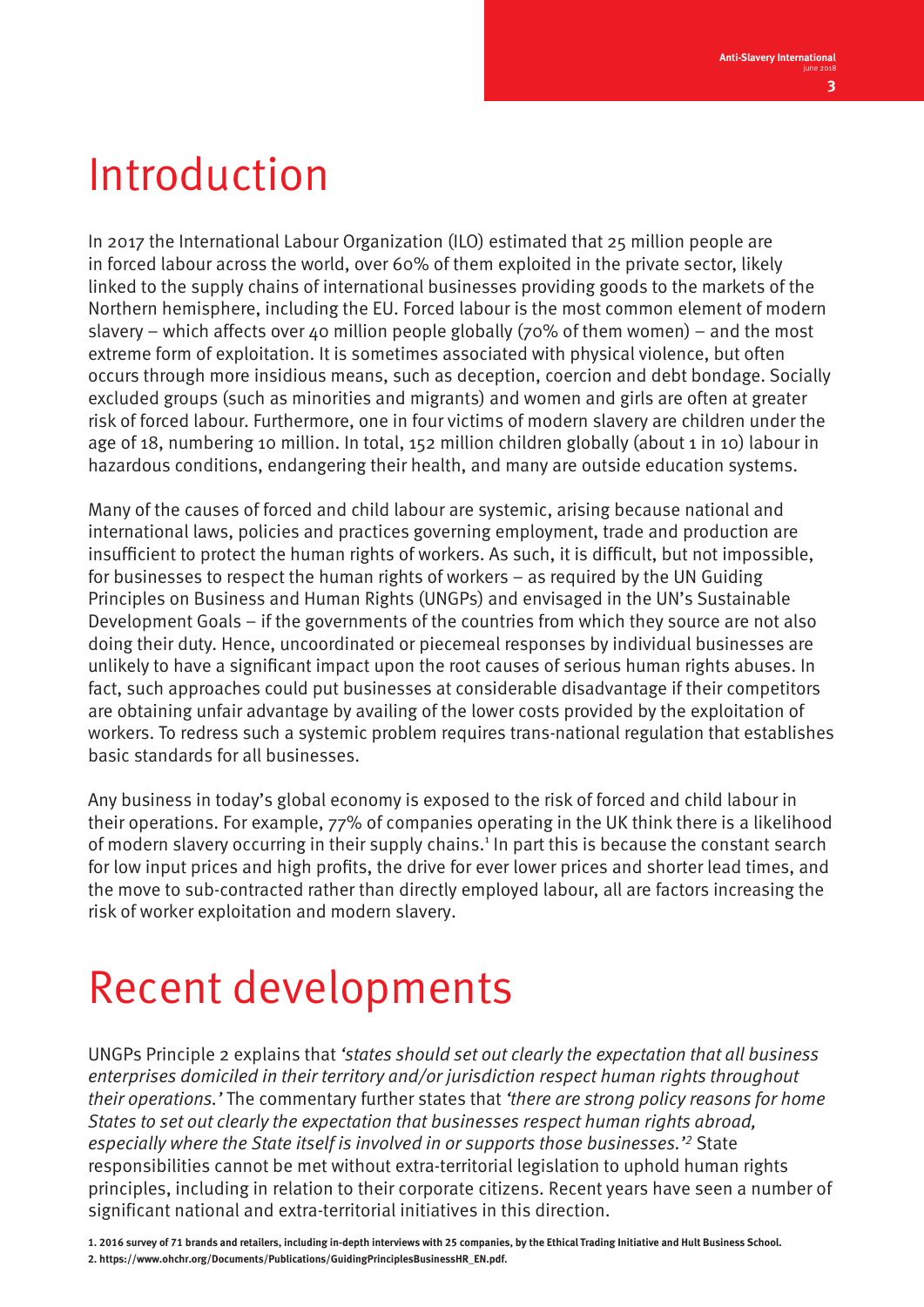## Recent initiatives

### **Examples of national legal and policy initiatives**

- **BMJB 2010 California Transparency in Supply Chains Act requires all businesses trading in** California and with a turnover of over USD 60 million to report on efforts to combat slavery.
- **E.** 2015 UK Modern Slavery Act requires all commercial organisations (including charities) trading in the UK and with a turnover of £36 million or more to publish an annual statement on what they are doing to eliminate slavery from their supply chains.
- **2017 French Duty of Vigilance law** makes human rights due diligence responsibilities for large multi-national businesses obligatory, including a requirement to produce and publish a due diligence plan.
- **Proposed Dutch legislation on child labour due diligence** would require companies to conduct due diligence as to whether child labour is occurring in their own operations or in their supply chains.
- **IF The Australian Government** is expected to introduce legislation to Parliament in the second half of 2018 to enact a Modern Slavery law, including supply chain transparency provisions.
- **Proposed amendments to the Swiss constitution** to require mandatory human rights due diligence for companies based in Switzerland are currently under discussion.
- **E** Germany's 2016 National Action Plan leaves the door open for legislative reform though the proposed introduction of human rights due diligence requirements in 2020.
- **E** Italy's 2016 National Action Plan announces a comprehensive review of the existing commercial and civil law to assess and evaluate legislative reform introducing provisions such as the 'duty of care' or due diligence for companies.
- $\blacksquare$  In 2018 the Dutch Covenant for Sustainable Apparel and Textile (Textile Covenant) and the German Partnership for Sustainable Textiles (Textile Alliance) signed a partnership agreement with the objective of supporting companies in implementing due diligence by harmonising sustainability requirements.
- **The 2018 UNGP baseline assessment of the Swedish National Action Plan, commissioned** by the Swedish Minister for Trade, recommends that the government look into binding human rights due diligence requirements for Swedish companies.

### **Examples of EU initiatives**

- **EXECTE 2010 EU Timber regulation** lays out due diligence requirements for EU operators placing timber or timber products on the European market.
- **EX/POTA/ED Non-Financial Disclosure Directive** requires European companies with more than 500 employees to disclose information on policies, results and risks concerning environmental, social and labour-related matters, respect for human rights, anti-corruption and bribery issues.
- **E** 2017 EU regulation on Conflict Minerals lays down mandatory supply chain due diligence obligations for EU companies importing gold, tin, tantalum and tungsten from conflictaffected and high-risk areas.
- **European Commission's 2018 Action Plan on Financing Sustainable Growth** commits the European Commission to assess the possible need to require corporate boards to develop and disclose a sustainability strategy, including appropriate due diligence throughout their supply chains.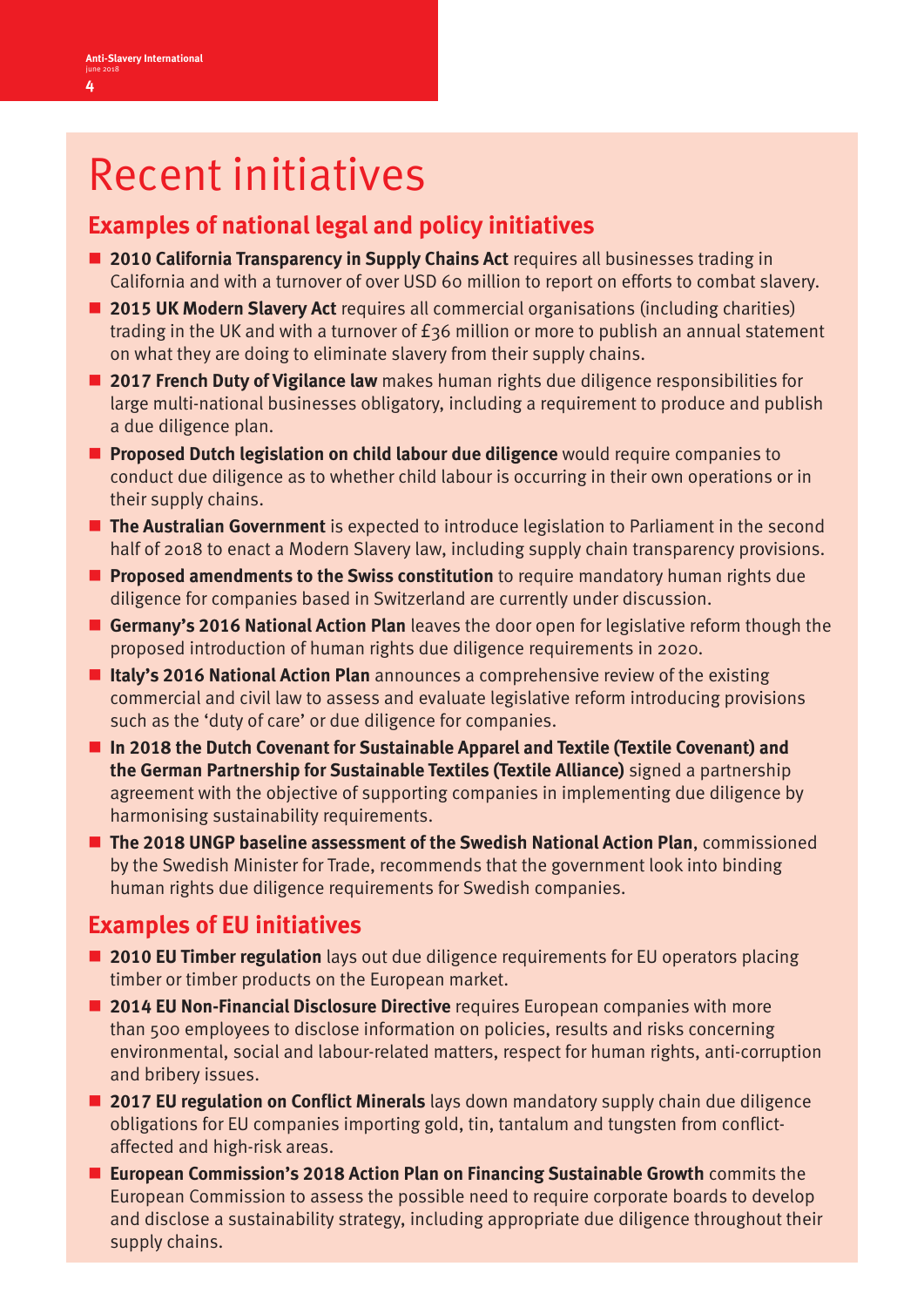## Towards a new generation of global supply chain regulation

Tackling forced and child labour in global supply chains requires more than single state efforts, or efforts limited to a single sector or generic human rights reporting. Sector regulation and generic reporting legislation, such as the Non-Financial Disclosure Directive and Conflict Mineral and Timber Regulations, provide a solid base, but are on their own insufficient to bring the full potential of the EU to bear on the challenge of ending forced and child labour.

For instance, the Non-Financial Disclosure Directive requires 'large' businesses to make statements in their management reports on their performance on a range of social, legal and environmental issues. This is a useful law, however it is left to individual companies to identify those issues they feel are the greatest risks. As such, it is inadequate to marshal the attention of all business to resolve specific issues that have already been identified (such as forced labour in international supply chains). Instead, it is more likely to dissipate attention and action across a range of issues that will vary from business to business depending on the whims of executives, the company's level of knowledge about the issue and their sense of risk. In other words, the Directive is likely to facilitate information gathering, rather than providing leadership to resolve and address fundamental human rights abuses.

A new generation of global supply chain regulation requires both mandatory transparency and due diligence, to ensure that businesses take responsibility for the impact of their actions and channel resources into pro-actively tackling the root causes of abuses such as forced and child labour throughout their operations.

Businesses increasingly speak out in favour of mandatory supply chains disclosure and due diligence, indicating to states that regulation in this area helps foster responsible business practice. For example, a number of Dutch businesses, including Nestle Nederland and Tony's Chocolonely, publicly supported proposed Dutch child labour legislation; the Groupement des Enterprises Multinationales (GEM), representing over 90 multinational companies, has recently taken a constructive position on the proposal to require human rights due diligence by Swiss businesses; and the UK Modern Slavery Act was a result of lobbying of the UK government by businesses involved in the Ethical Trading Initiative and the British Retail Consortium. These businesses recognised that their efforts towards ethical practices were undermined by competitors who were able to undercut them by adopting exploitative labour practices and wished for increased regulation in order to 'level the playing field'. At the same time, many are calling for coherence in disclosure and due diligence requirements, rather than diverse and divergent national level regulation.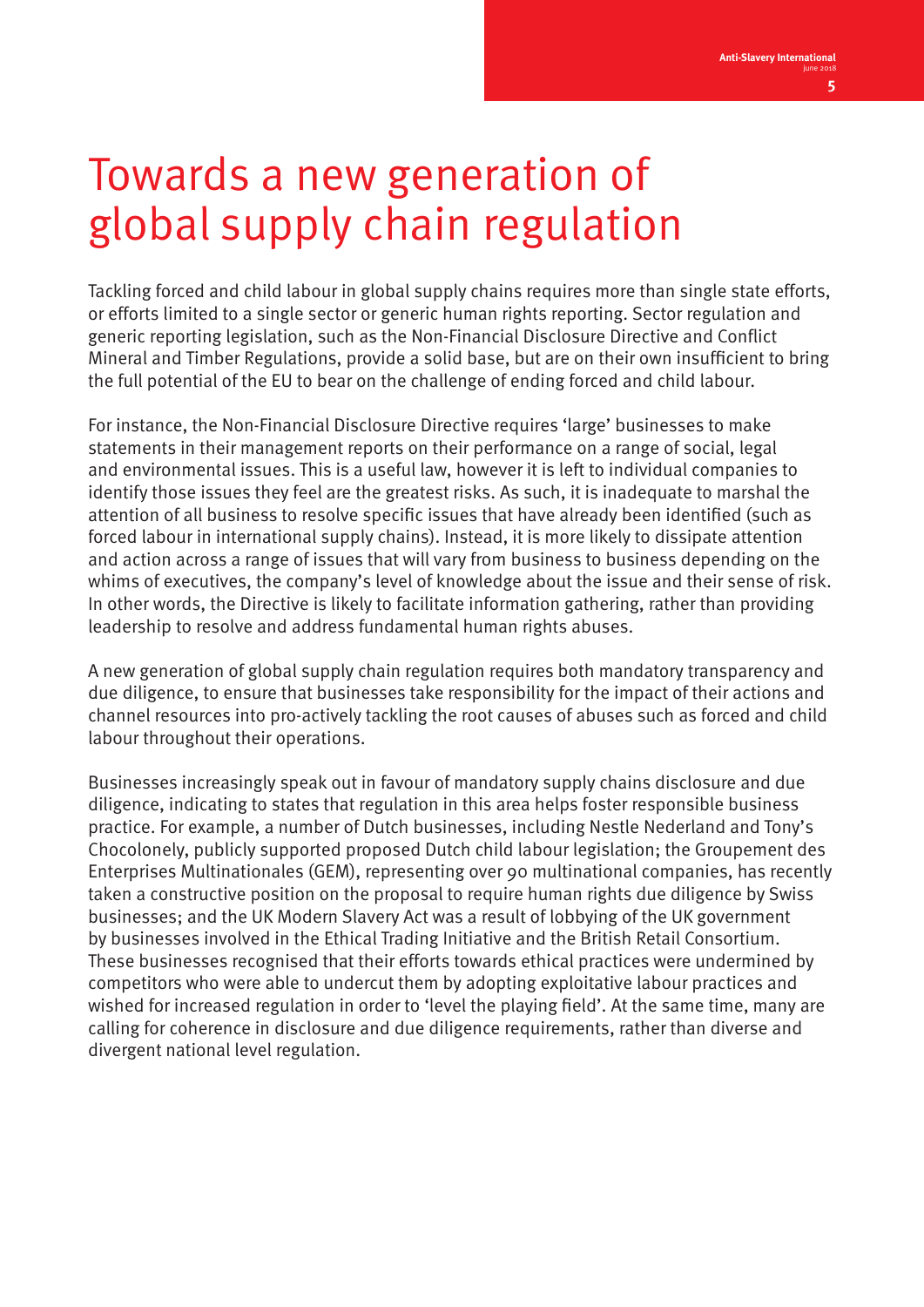## Supply chain transparency vs due diligence approaches

**Supply chain transparency** provisions tend to focus on public reporting of origins of raw materials and goods in business supply chains and operations. They provide stakeholders with an overview of business operations and an assessment of the human rights risks in supply chains. While not a panacea, the extant transparency legislation has helped elevate the issue of human rights within businesses and expanded discourse on the issue. Consequently, many consumer-oriented businesses have begun to consider what they can do to address forced and child labour in their supply chains. However, transparency regulations usually do not obligate businesses to take action to address adverse human rights impacts or to pro-actively identify them. They are first and foremost about some measure of disclosure. For example, the UK Modern Slavery Act requires companies only to disclose the steps they are taking to prevent slavery in their supply chains. Therefore, a company that states that it is taking no steps to counter slavery is still compliant with the law. While some companies have used transparency measures as an opportunity to advance discussion on human rights due diligence, many have not.

### **Although mandatory disclosure regulation is a prerequisite for due**  diligence in supply chains, it is insufficient on its own to achieve decent work.

■ Due diligence focuses on businesses taking responsibility for the impact of their actions throughout their operations. The UNGPs set out businesses responsibility to respect human rights, requiring both policy commitment and due diligence *'in order to identify, prevent, mitigate and account for how they address their adverse human rights impacts,'* including *'assessing actual and potential human rights impacts, integrating and acting upon the findings, tracking responses, and communicating how impacts are addressed.* In practice this means, for example, examining the impacts of purchasing practices on the wages of workers, or the effect of subcontracting on reduced control over working conditions of individual workers.

# The EU role

The EU has sought to build a single market which upholds social standards including the rights of workers. However, the pressure to secure competitive advantage, particularly in manufacturing and commodities, leads European businesses to search for reduced costs that are often based on extreme levels of exploitation. Given that forced and child labour affect so many parts of supply chains, the failure to develop robust and effective measures to eliminate these abuses also puts European consumers in the insidious position of being implicated in international systems of slavery when they shop. For example, Thai fisheries' supply chains, most notoriously that of prawns found on the shelves of major European supermarkets, are rife with forced labour of migrant workers<sup>3</sup>; Southern India garment workshops supplying many prominent European retailers have been found to be staffed by the forced labour of girls and young women<sup>4</sup>; and debt bondage and child labour is prominent in Indian quarries producing stone found in many European households.<sup>5</sup>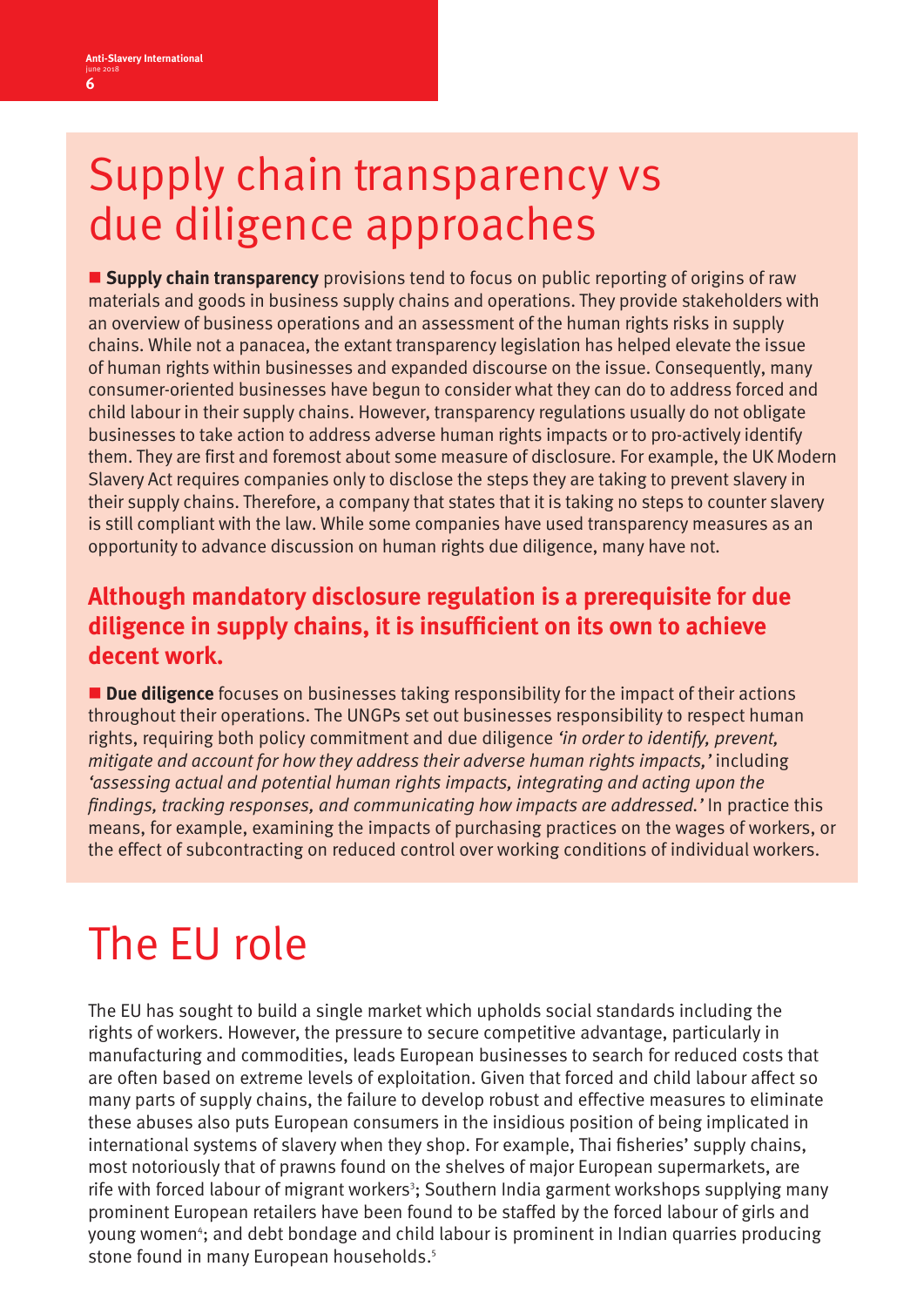## Recommendations for the European Union

The EU and its member states are in a unique position to assume global leadership on law and policy to reduce forced and child labour in international supply chains and set standards with a wide-ranging impact. As the world's largest single market, founded on the principles of democracy, human rights and rule of law, the EU has considerable potential to transform the current political economy by the enactment of pan-European legislation. In order to realise full potential on this issue, the EU should, as a priority, take the following steps.

### **1. Introduce mandatory human rights due diligence in business supply chains and operations, including a specific focus on forced and child labour, for all businesses operating in Europe with a turnover greater than an agreed threshold.**

#### **This regulation should require businesses to:**

- a) set out a risk analysis of forced and child labour in their supply chains and operations;
- b) examine why those risks exist (in terms of government policy, business practice etc.);
- c) explain what the business is doing to mitigate the risks;
- d) set out the system of industrial relations adopted by the business in its operations and supply chain, including policies and practices on freedom of association and collective bargaining;
- e) set out the grievance procedures in place to remedy any human rights impacts upon workers;
- f) set out how adverse human rights impacts are tracked and reported within the business.

Such legislation should cover all internationally recognised human rights and labour standards. Furthermore, this regulation should apply to all businesses (rather than confined to specific sectors), since underlying causes of forced and child labour risks in a specific economy will affect all businesses working in that economy and individual business supply chains span multiple sectors. In addition, the regulation should include a monitoring mechanism and proportionate sanctions for non-compliance.

### **2. Strengthen the EU's harmonised customs data framework by taking steps, similar to those required by the US Trade Enforcement and Facilitation Act, and move to exclude goods tainted with child and forced labour from EU markets.**

#### **The EU should take the following steps to improve transparency and supplement due diligence requirements:**

- a) Initiate amendments to the Union Customs Code to clarify that customs data is not confidential and should be publicly disclosed;
- b) Amend customs related regulations to ensure that all companies that import goods into the EU disclose to EU customs authorities important information, including the name and address of the manufacturer.

**3. https://www.theguardian.com/global-development/2014/jun/10/supermarket-prawns-thailand-produced-slave-labour.**

**4. https://ethicaltrade.org/subject/sumangali.**

**5. http://www.indianet.nl/pdf/TheDarkSitesOfGranite-abstract.pdf.**